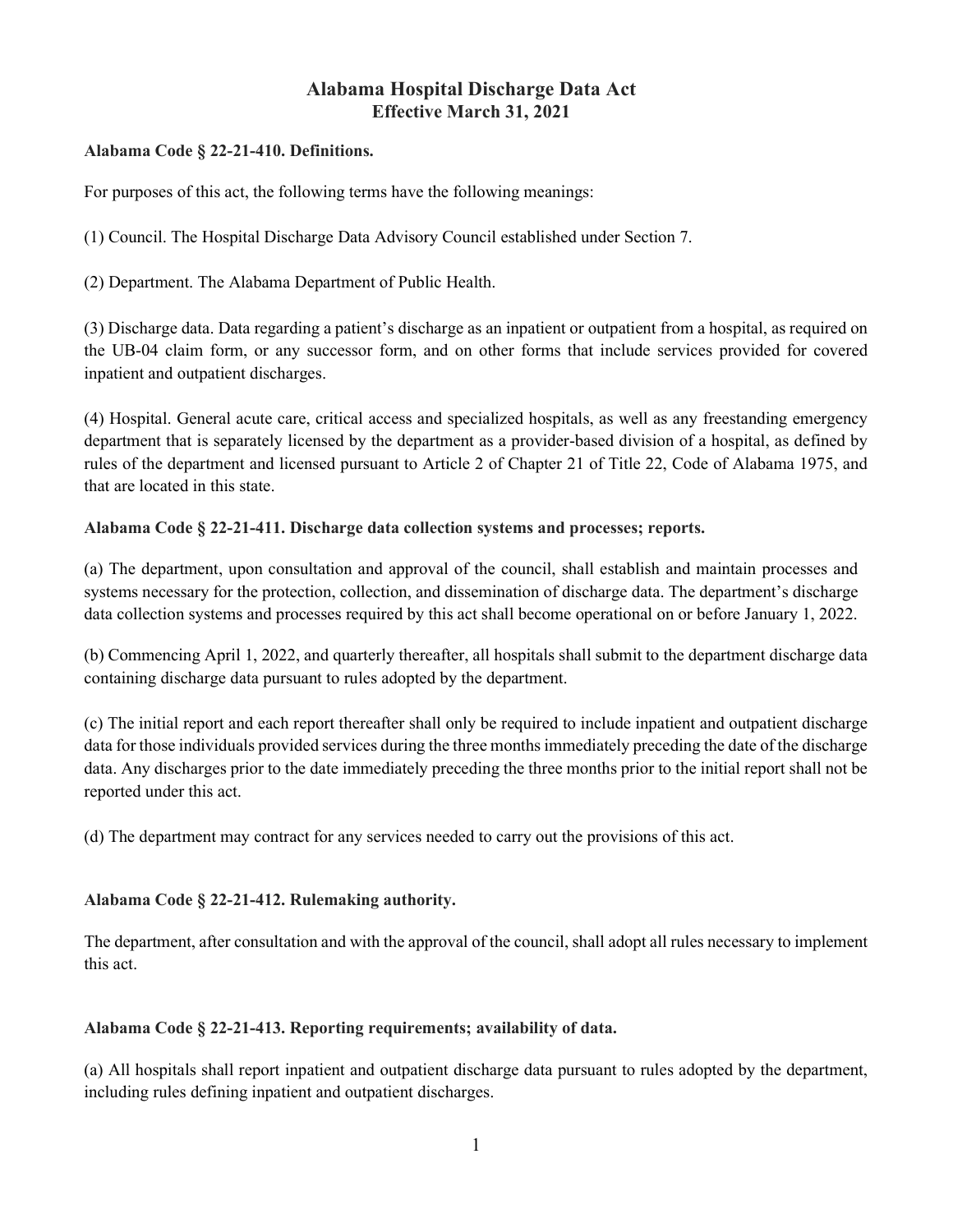(b) After receiving the discharge data, the department shall promptly make the discharge data available to the Alabama Hospital Association, which shall use the data strictly for its own internal purposes and for internal purposes of its membership. The department shall not otherwise distribute the discharge data other than what is determined to be permissible pursuant to the rules adopted to administer this act.

(c) No discharge data or other information shall be made available to the public by the association or the department that reasonably could be expected to reveal the identity of any patient. The discharge data reported under this act is confidential and shall not be available to the public until the department processes and verifies that the discharge data otherwise satisfies the requirements for public disclosure under this act and applicable federal law.

(d) The department shall adopt rules regarding the processed and verified data that is made available to the public and for the release of limited data sets, which are compliant with the federal Health Insurance Portability and Accountability Act of 1996 (HIPAA), Public Law 104-191, its amendments and implementing regulations.

# Alabama Code § 22-21-414. Confidentiality of identification data.

Individually identifiable patient information on discharge data submitted under this act shall not be public information. Reports and studies prepared and released by the department based upon discharge data shall not include information obtained from the discharge data in a form which could be used to identify any patient.

### Alabama Code § 22-21-415. Studies and publication of information.

The department may conduct studies and publish information based upon the discharge data obtained pursuant to this act, provided the studies and published information do not include information in a form which could be used to identify any patient or violate HIPAA.

#### Alabama Code § 22-21-416. Hospital Discharge Data Advisory Council.

(a) The Hospital Discharge Data Advisory Council is established to assist in developing rules and standards necessary to implement this act, to review and serve as consultants to the department on matters related to any reports, studies, or publications authorized under this act, and to serve as consultants to the department on matters relating to the protection, collection, and dissemination of discharge data.

(b) The council shall consist of the following members:

(1) Seven hospital representatives appointed by the Alabama Hospital Association, including at least one representative of each of the following: A rural hospital, an urban hospital, a governmental hospital, a not-forprofit hospital, a pediatric hospital, and a for-profit hospital.

(2) Two physicians appointed by the Medical Association of the State of Alabama.

(3) One member appointed by Blue Cross Blue Shield of Alabama.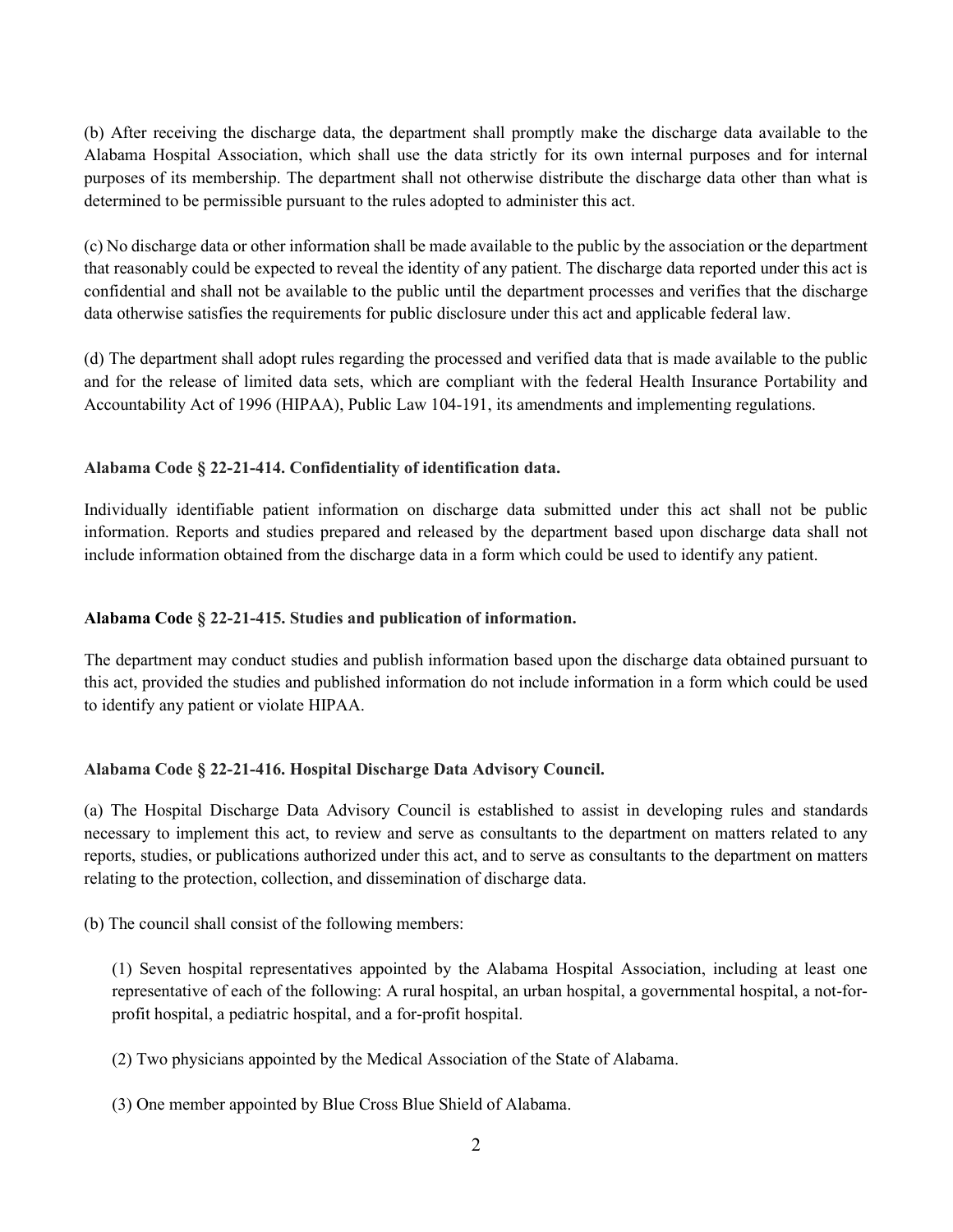(4) One consumer appointed by the Governor.

(5) The Commissioner of the Alabama Medicaid Agency, or his or her designee.

(6) The Executive Director of the State Health Planning and Development Agency, or his or her designee.

(c) The council members shall be appointed within 60 days of the effective date of this act, and shall meet within 30 days after the appointment of the council membership in order to establish procedures and other policies necessary to carry on the business of the council. A quorum for purposes of conducting council business shall be seven of the appointed members of the council. All meetings of the council shall be announced in advance and conducted pursuant to the Open Meetings Act, Chapter 25A, Title 36, Code of Alabama 1975. All meetings shall require personal attendance of the members of the council for purposes of determining whether a quorum is present and conducting business.

(d) All appointing authorities shall coordinate their appointments so that diversity of gender, race, and geographical areas is reflective of the makeup of the state.

(e) The terms of the appointed members of the council shall be staggered as follows: The State Health Officer shall divide the members into two equal groups. The members of the first group shall be appointed for an initial term of two years. The members of the second group shall be appointed for an initial term of four years. Thereafter, the term of office of each member shall be for four years. A member may serve two consecutive terms. A member shall serve until a successor is appointed. If a vacancy occurs, the original appointing authority shall fill the vacancy for the remainder of the unexpired term.

(f) Members shall not receive a salary or per diem allowance for serving as members of the council.

(g) The council may appoint a technical advisory committee if desired. The technical advisory committee members may or may not be members of the council.

(h) The State Health Officer, or his or her designee, shall serve as chair of the council and as an ex officio member, without vote, except if there is a tie vote of the voting members of the council.

# Alabama Code § 22-21-417. Delinquency of reports; penalties; informal conference; appeals.

(a) A hospital shall pay to the department a civil penalty of five cents (\$.05) per patient discharge record for each day the discharge data required to be reported under this act is delinquent.

(b) A discharge data report is delinquent if the department does not receive the report within 60 calendar days after the end of the quarter for which the discharge data is required to be reported.

(c) If the department receives a discharge data report in incomplete form, the department shall notify the hospital making the report and provide 15 additional calendar days to correct the error and submit complete discharge data as required under this act and the rules adopted by the department to implement this act. If the hospital fails to correct the error and submit complete discharge data within the 15 additional calendar days, the incomplete discharge data report shall be considered delinquent at the end of that 15-day period.